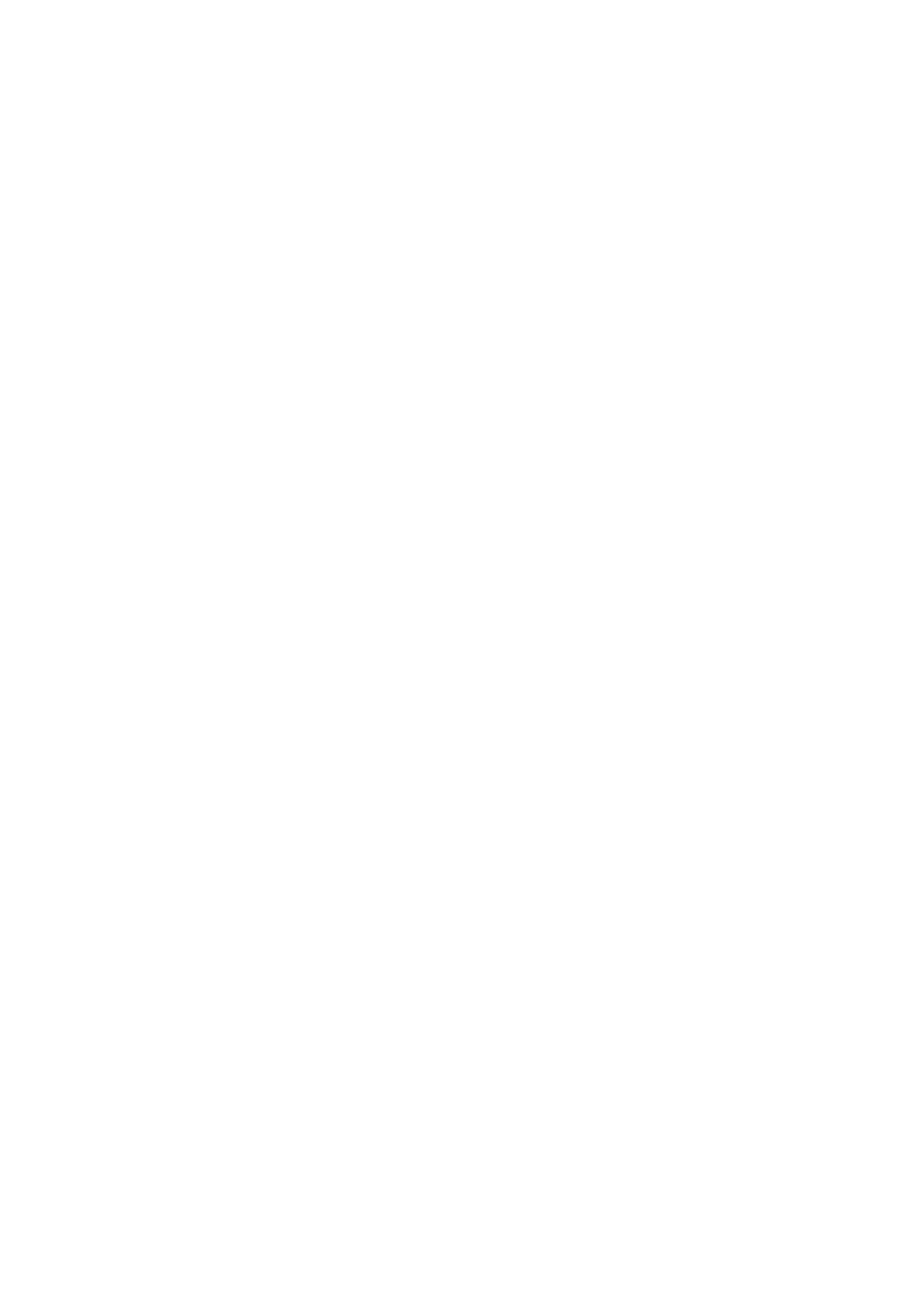*I certify that this PUBLIC BILL, which originated in the LEGISLATIVE COUNCIL, has finally passed the LEGISLATIVE COUNCIL and the LEGISLATIVE ASSEMBLY of NEW SOUTH WALES.*

*Legislative Council 2009* *Clerk of the Parliaments*



New South Wales

# **Road Transport Legislation Amendment (Miscellaneous Provisions) Bill 2009**

Act No , 2009

An Act to make miscellaneous amendments to the road transport legislation and related amendments to the *Fines Act 1996*.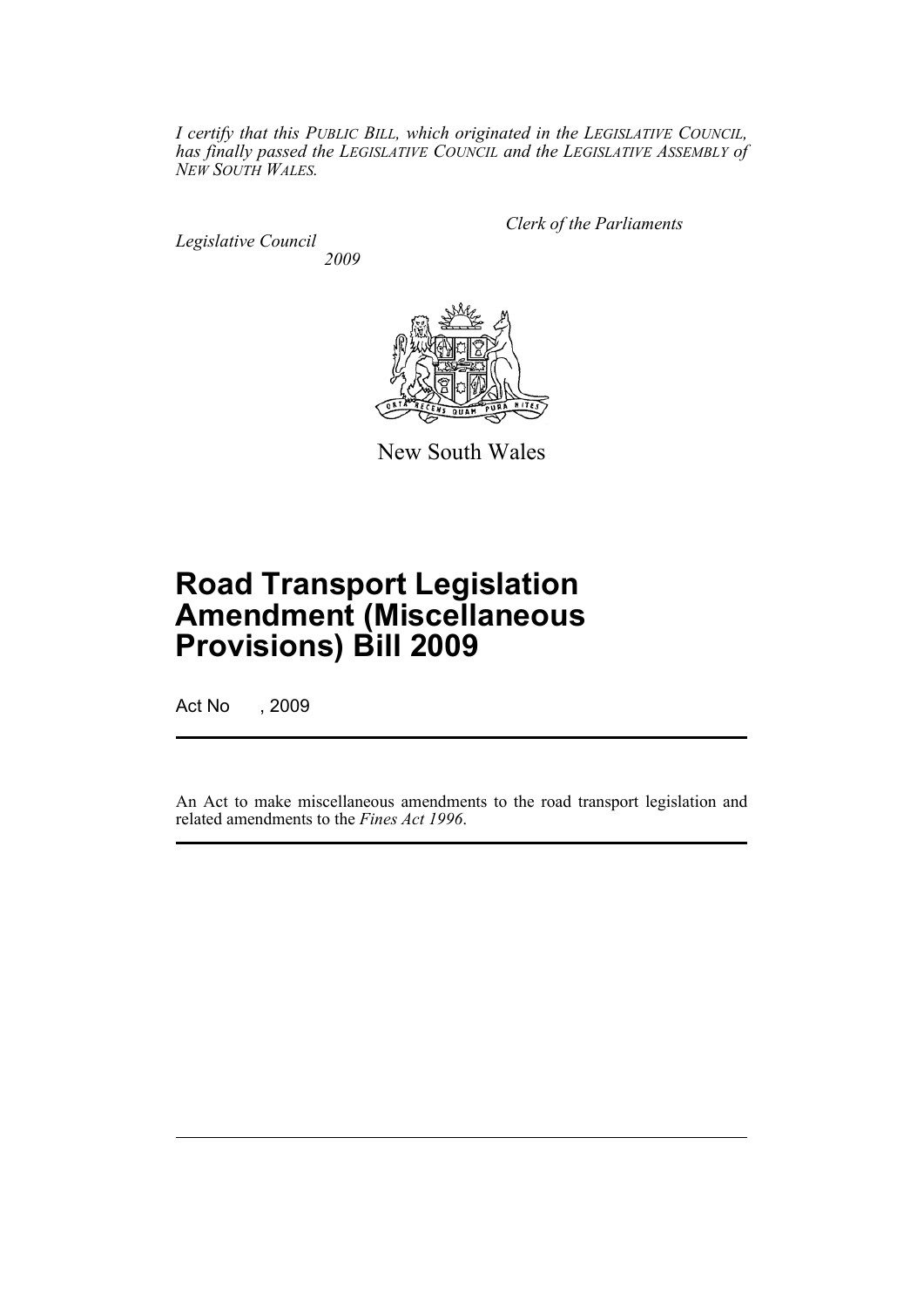# <span id="page-3-0"></span>**The Legislature of New South Wales enacts:**

# **1 Name of Act**

This Act is the *Road Transport Legislation Amendment (Miscellaneous Provisions) Act 2009*.

# <span id="page-3-1"></span>**2 Commencement**

- (1) This Act commences on the date of assent to this Act, except as provided by subsection (2).
- (2) Schedules 1.2 [4]–[11], 1.3 and 2 commence on a day or days to be appointed by proclamation.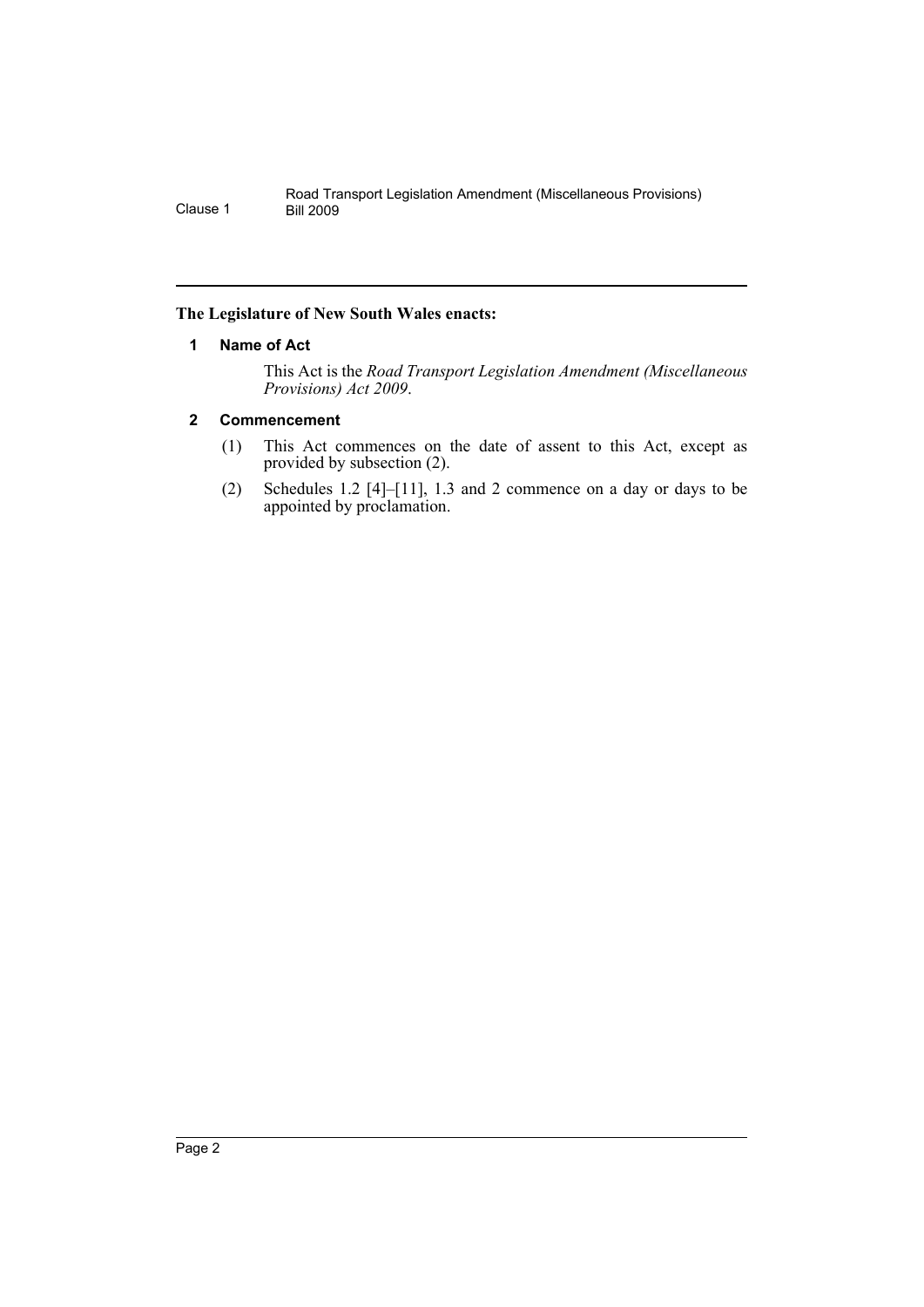Amendment of road transport legislation Schedule 1

# <span id="page-4-0"></span>**Schedule 1 Amendment of road transport legislation**

# **1.1 Road Transport (Driver Licensing) Act 1998 No 99**

#### **[1] Section 25 Driver must be licensed**

Omit "not been" and "being convicted of the offence" from section 25 (4). Insert instead "never been" and "the commission of the offence", respectively.

#### **[2] Section 25A Offences committed by disqualified drivers or drivers whose licences are suspended or cancelled**

Omit section 25A (6).

#### **[3] Section 25A (10)**

Omit the subsection. Insert instead:

- (10) For the purposes of subsection (7), the *relevant disqualification period* is:
	- (a) in the case of a first offence under subsection (1), (2) or  $(3)$  (a)—12 months, or
	- (b) in the case of a first offence under subsection (3A)— 3 months, or
	- (c) in the case of a second or subsequent offence—2 years.
- (11) For the purposes of determining both the maximum penalty and the disqualification period for any offence under this section, an offence is a *second or subsequent offence* if:
	- (a) in relation to an offence under subsection  $(1)$ ,  $(2)$  or  $(3)$ :
		- (i) it is the second or subsequent occasion on which the person is convicted of any offence under subsection  $(1)$ ,  $(2)$  or  $(3)$  within the period of 5 years immediately before the person is convicted of the offence, or
		- (ii) within the period of 5 years immediately before the person is convicted of the offence, the person was convicted of a major offence within the meaning of the *Road Transport (General) Act 2005*, or
		- (iii) within the period of 5 years immediately before the person is convicted of the offence, the person was convicted of an offence under section  $6(1C)$  or 7A of the *Traffic Act 1909* (as in force before its repeal), or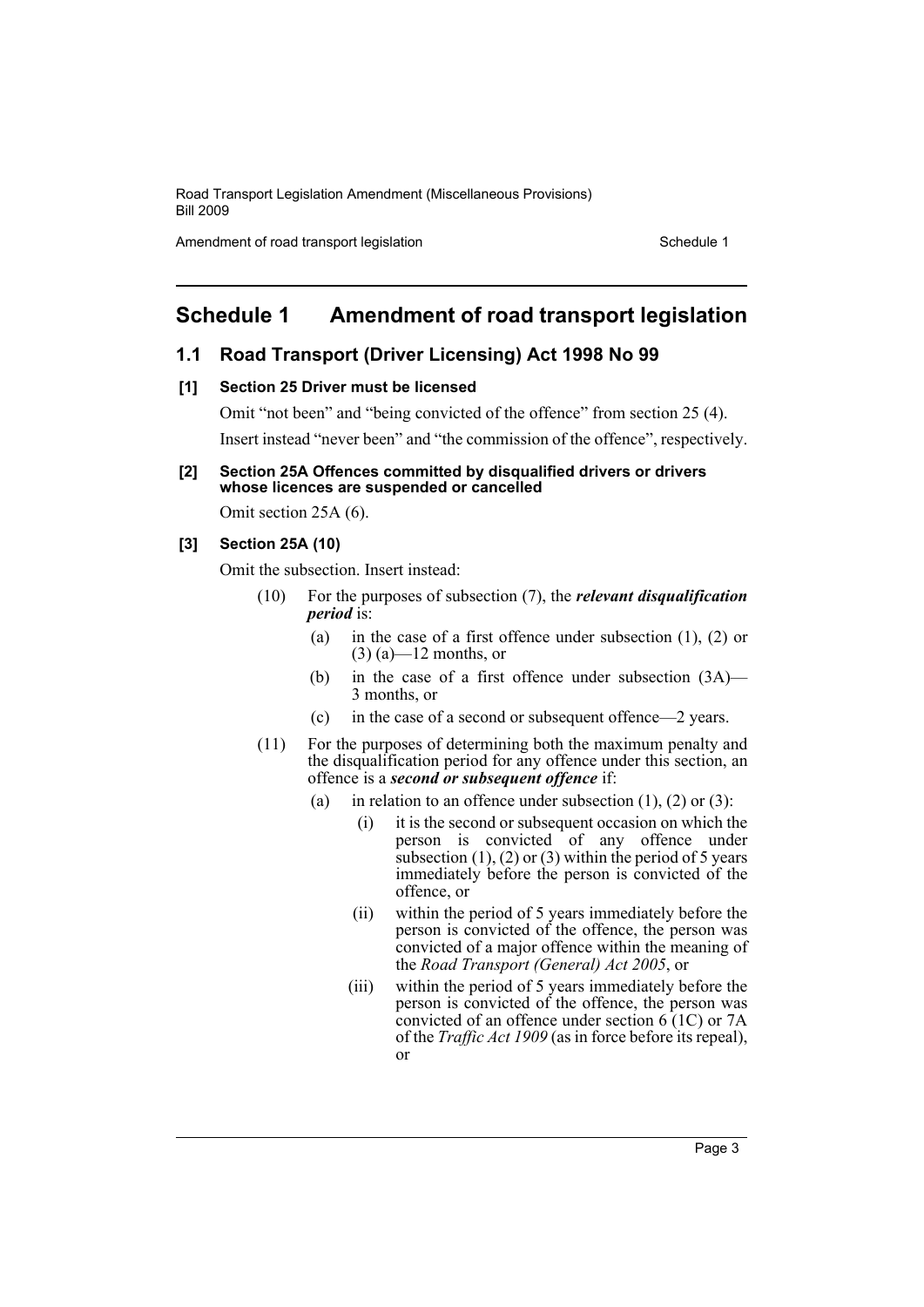Schedule 1 Amendment of road transport legislation

- (iv) within the period of 5 years immediately before the person is convicted of the offence, the person was convicted of an offence under section  $2\overline{5}$  (2), or
- (b) in relation to an offence under subsection (3A)—it is the second or subsequent occasion on which the person is convicted of an offence under subsection (3A) within the period of 5 years immediately before the person is convicted of the offence.

# **[4] Schedule 3 Savings, transitional and other provisions**

Insert at the end of clause 1 (1):

*Road Transport Legislation Amendment (Miscellaneous Provisions) Act 2009* (to the extent that it amends this Act)

# **[5] Schedule 3**

Insert at the end of the Schedule (with appropriate Part and clause numbers):

# **Part Provisions consequent on enactment of Road Transport Legislation Amendment (Miscellaneous Provisions) Act 2009**

# **Application of amendments to sections 25 and 25A**

- (1) The amendments made to section 25 of this Act by the amending Act extend to any proceedings for an offence against section 25 (2) that were not finally determined when the amendments commenced.
- (2) The amendments made to section 25A of this Act by the amending Act extend (and are taken always to have extended) to offences under that section for which persons were convicted before the commencement of the amendments.
- (3) Subject to the regulations, subclause (2) applies to offences under section 25A (3A) as if:
	- (a) any reference in section 25A (11) (a), as inserted by the amending Act, to an offence under section 25A (1), (2) or (3) included a reference to an offence under section 25A (3A) for which a person was convicted before the commencement of the amendments to section 25A, and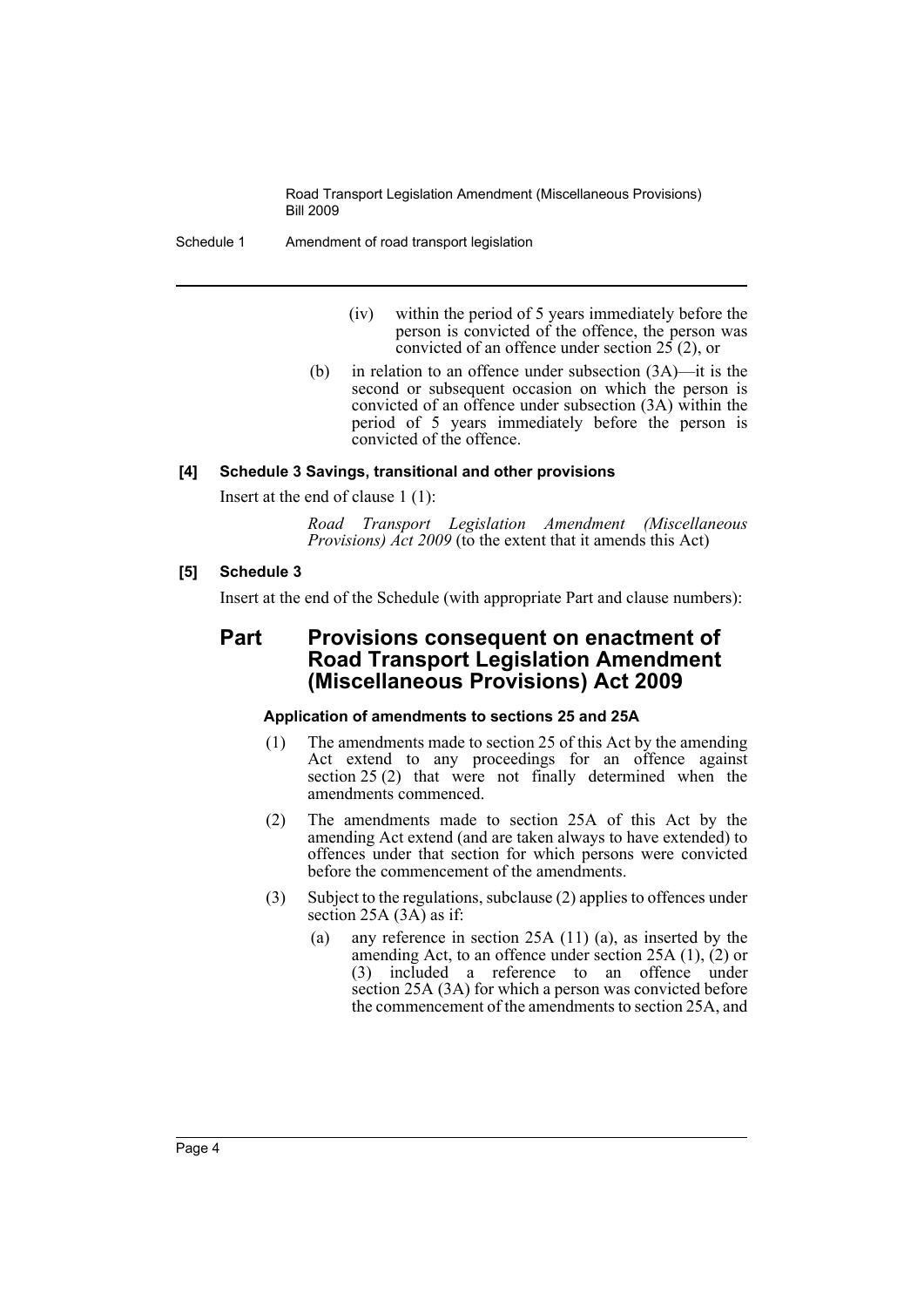Amendment of road transport legislation Schedule 1 Schedule 1

- (b) section 25A (11) (b), as inserted by the amending Act, were limited to the determination of whether an offence under section 25A (3A) for which a person is convicted after that commencement is a second or subsequent offence.
- (4) Nothing in subclause (2) or (3) affects any judgment or order of a court that was given or made before the introduction day in its application to the parties to the proceedings in which the judgment or order was given or made.
- (5) In particular, nothing in subclause (2) or (3) affects the judgment of the Court of Criminal Appeal in *Director of Public Prosecutions v Partridge* [2009] NSWCCA 75 in its application to the parties to that case.
- (6) For the purposes of this clause, proceedings are not finally determined if:
	- (a) any period for bringing an appeal as of right in respect of the proceedings has not expired (ignoring any period that may be available by way of extension of time to appeal), or
	- (b) any appeal in respect of the proceedings is pending (whether or not it is an appeal brought as of right).
- (7) In this clause:

*amending Act* means the *Road Transport Legislation Amendment (Miscellaneous Provisions) Act 2009*.

*introduction day* means the day on which the Bill for the amending Act was first introduced into Parliament.

# **1.2 Road Transport (General) Act 2005 No 11**

# **[1] Section 3 Definitions**

Insert in alphabetical order in section 3 (1):

*Australian registrable vehicles register* means:

- (a) the Register within the meaning of the *Road Transport (Vehicle Registration) Act 1997*, or
- (b) a register maintained under the law of another jurisdiction that corresponds, or substantially corresponds, to the Register within the meaning of the *Road Transport (Vehicle Registration) Act 1997*.

# **[2] Section 3 (1), definition of "registered operator"**

Insert ", or a person recorded in an Australian registrable vehicles register," after "Australian applicable road law" wherever occurring.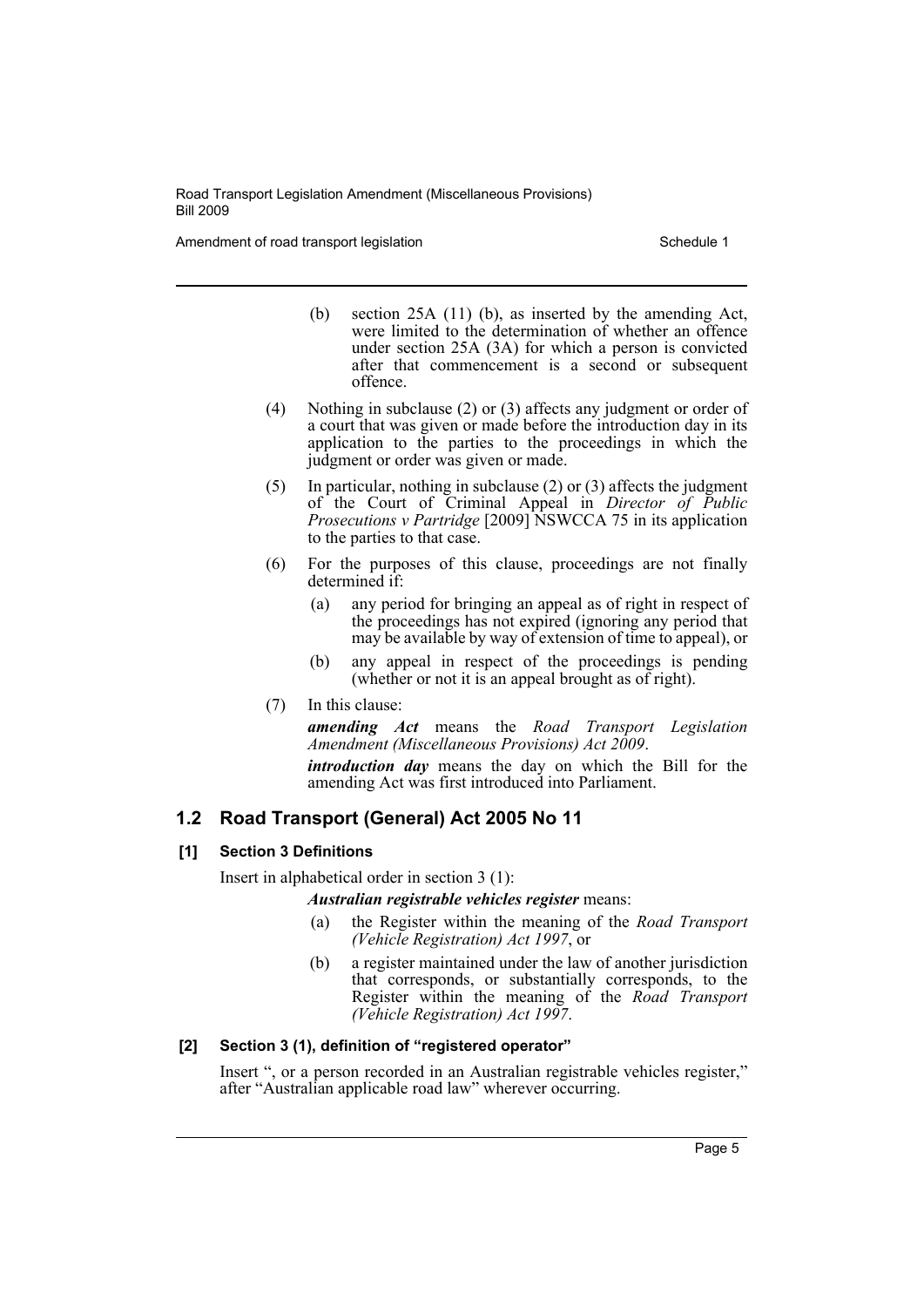Schedule 1 Amendment of road transport legislation

#### **[3] Section 3 (1), definition of "registration"**

Insert "or in an Australian registrable vehicles register" after "law".

#### **[4] Section 179 Liability of responsible person for vehicle for designated offences**

Omit "statutory declaration" wherever occurring in section 179 (3) (a) (i), (4) and (7).

Insert instead "relevant nomination document".

# **[5] Section 179 (6)**

Omit "20 penalty units" and "5 penalty units".

Insert instead "100 penalty units" and "50 penalty units", respectively.

# **[6] Section 179 (7)**

Omit "10 penalty units" and "5 penalty units".

Insert instead "100 penalty units" and "50 penalty units", respectively.

# **[7] Section 179 (8A)–(8D)**

Insert after section 179 (8):

# (8A) **Nominations by corporations**

The Authority may approve one or more documents (*approved nomination documents*) for use by corporations when nominating other persons under this section as persons in charge of vehicles for which the corporations are the responsible persons.

- (8B) Without limiting subsection (8A), the Authority may approve documents under that subsection:
	- (a) to be provided in printed or electronic form (or both), and
	- (b) to be used in relation to more than one designated offence involving one or more vehicles for which a corporation is the responsible person.
- (8C) If a corporation that is the responsible person for a vehicle supplies an approved nomination document to an authorised officer for the purpose of subsection  $(3)$  or  $(4)$  instead of a statutory declaration, an authorised officer may, by written notice served on the corporation (a *verification notice*), require it to supply a statutory declaration for use in court proceedings that verifies such of the nominations contained in the approved nomination document as are specified in the verification notice.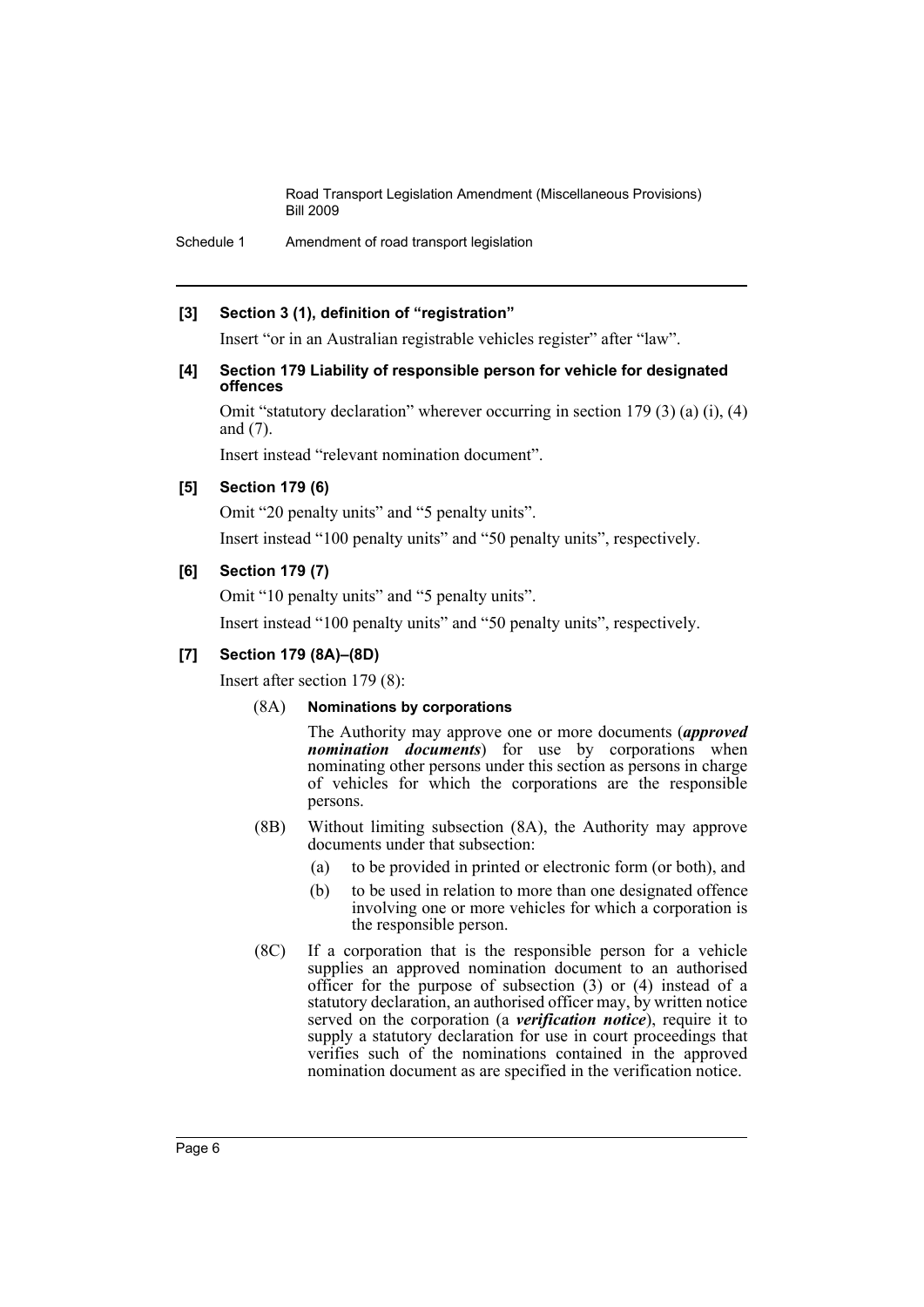Amendment of road transport legislation Schedule 1

(8D) A corporation served with a verification notice must supply the required statutory declaration within the period specified in the notice (being a period of not less than 7 days after the date of service).

Maximum penalty: 100 penalty units.

#### **[8] Section 179 (9)**

Omit "under subsection (3), (4) or (7A)".

Insert instead "supplied for the purposes of subsection (3), (4), (7A) or (8C)".

#### **[9] Section 179 (10)**

Omit "or  $(4)$ ". Insert instead ",  $(4)$  or  $(8C)$ ".

#### **[10] Section 179 (10)**

Insert at the end of the subsection:

**Note.** The Authority may approve a nomination document under subsection (8A) for use by a corporation instead of a statutory declaration that relates to more than one designated offence involving one or more vehicles for which the corporation is the responsible person. See subsection (8B).

#### **[11] Section 179 (12)**

Insert in alphabetical order:

#### *relevant nomination document* means:

- (a) in the case of a responsible person that is a corporation served with a penalty notice in relation to a designated offence:
	- (i) an approved nomination document under subsection (8A), or
	- (ii) a statutory declaration, or
- (b) in the case of a responsible person that is a corporation served with a court attendance notice in relation to a designated offence—a statutory declaration, or
- (c) in the case of a responsible person for a vehicle who is a natural person—a statutory declaration.

#### **[12] Section 181 Period within which proceedings for operator onus offences may be commenced**

Insert "or an offence under section 179 (7)" after "section 179" in the definition of *operator onus offence* in section 181 (2).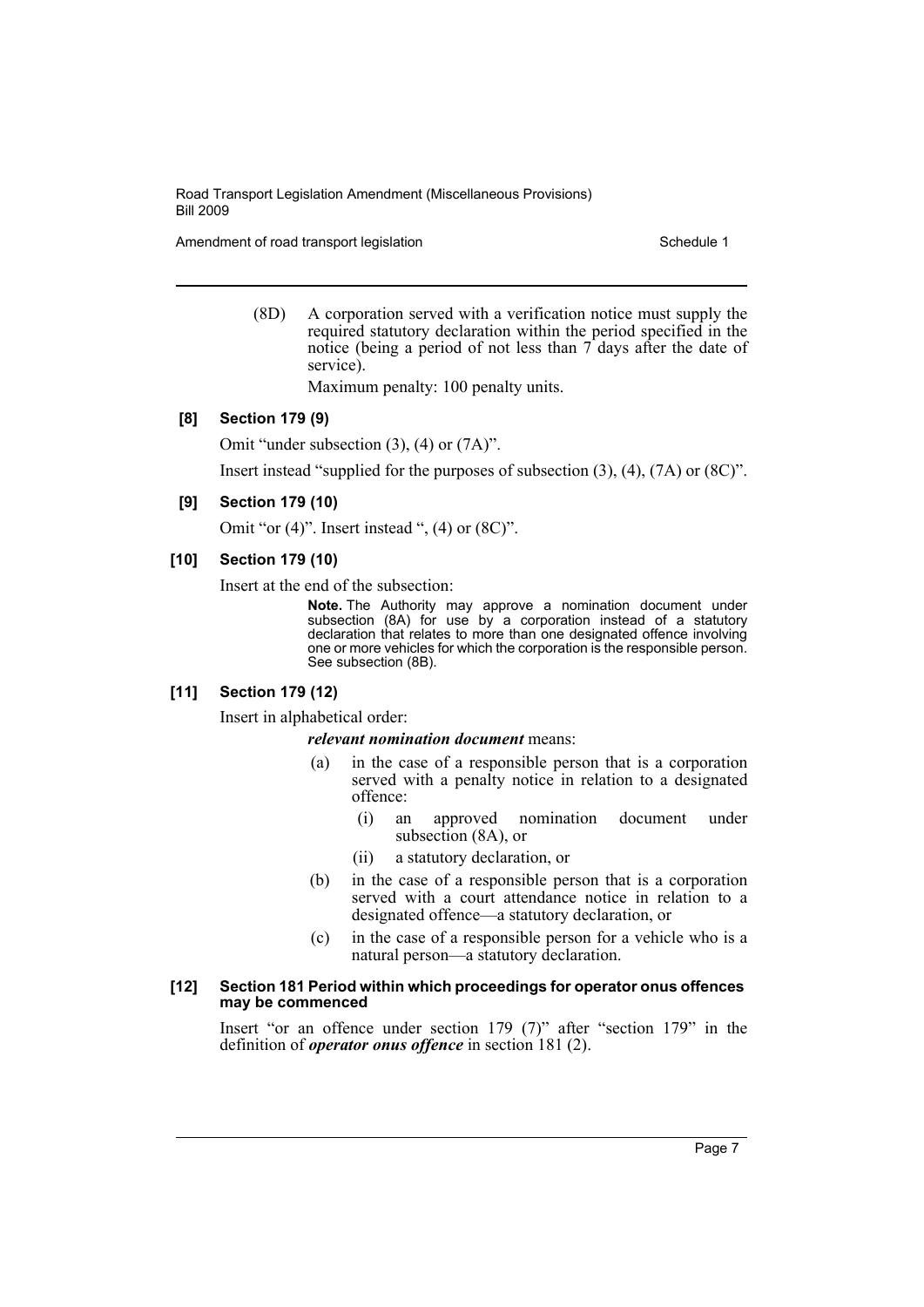Schedule 1 Amendment of road transport legislation

#### **[13] Section 202 Quashing of declaration and bar against appeals**

Insert after section 202 (3):

- (4) For the avoidance of doubt, the quashing of a declaration under this section:
	- (a) operates to set aside the disqualification imposed by the declaration on and from the day on which the court makes the order that quashes the declaration, and
	- (b) if the disqualification period has already commenced when the declaration is quashed—does not operate to invalidate or otherwise affect the operation of the disqualification in its application to the habitual traffic offender at any time before the day on which the declaration is quashed.

#### **[14] Schedule 1 Savings, transitional and other provisions**

Insert at the end of clause 1 (1):

*Road Transport Legislation Amendment (Miscellaneous Provisions) Act 2009*, to the extent that it amends this Act

# **[15] Schedule 1**

Insert at the end of the Schedule (with appropriate Part and clause numbers):

# **Part Provisions consequent on enactment of Road Transport Legislation Amendment (Miscellaneous Provisions) Act 2009**

# **Definition**

In this Part:

*amending Act* means the *Road Transport Legislation Amendment (Miscellaneous Provisions) Act 2009*.

#### **Confirmation of meaning of "registered operator" and "registration"**

- (1) It is declared that:
	- (a) any reference in this Act to a registered operator of a vehicle has, on and from 30 September 2005, included a reference to a person recorded in an Australian registrable vehicles register as the person responsible for the vehicle, and
	- (b) any reference in this Act to the registration of a vehicle has, on and from 30 September 2005, included a reference to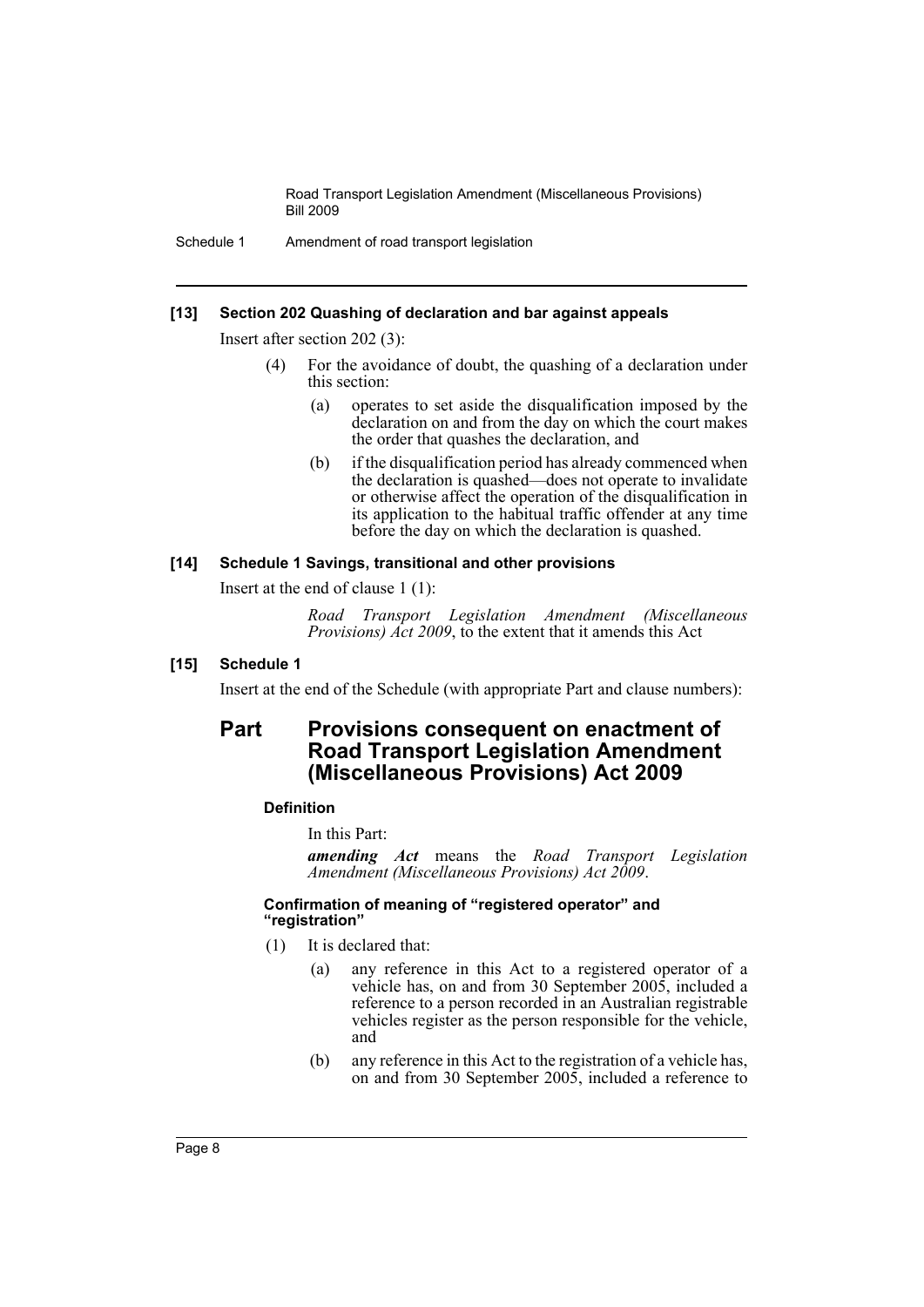Amendment of road transport legislation Schedule 1 Schedule 1

the registration of a vehicle in an Australian registrable vehicles register.

**Note.** This Act (other than Schedule 3.33 [1]–[3] and [15]–[19] as originally enacted) commenced on 30 September 2005.

- (2) Accordingly, any enforcement action taken under this Act or any related legislation on and from 30 September 2005 that would have been validly taken had subclause  $(1)$  been in force when it was taken is (to the extent of any invalidity) taken to be, and always to have been, valid.
- (3) In this clause:

*enforcement action* means:

- (a) any action taken in relation to a person by reason of the person being a registered operator of, or responsible person for, a vehicle within the meaning of this Act (including the issuing of a penalty notice or the commencement of proceedings for a contravention of a provision of an Act or statutory rule), and
- (b) any action taken in relation to a person or vehicle by reason of the registration of a vehicle within the meaning of this Act (including the issuing of a penalty notice or the commencement of proceedings for a contravention of a provision of an Act or statutory rule).

*related legislation* means:

- (a) the *Fines Act 1996*, and
- (b) any other Act or statutory rule (or a provision of any other Act or statutory rule) that imposes any obligation or liability, or that confers or imposes a function, on a person by reference to:
	- (i) the person or another person being a registered operator of, or responsible person for, a vehicle within the meaning of this Act, or
	- (ii) the registration of a vehicle (being registration of a vehicle within the meaning of this Act).

#### **Effect of quashing of habitual traffic offender declaration**

Section 202 (4) (as inserted by the amending Act) extends to any declaration of a habitual traffic offender that is in force under Division 3 of Part 5.4 immediately before the commencement of that subsection.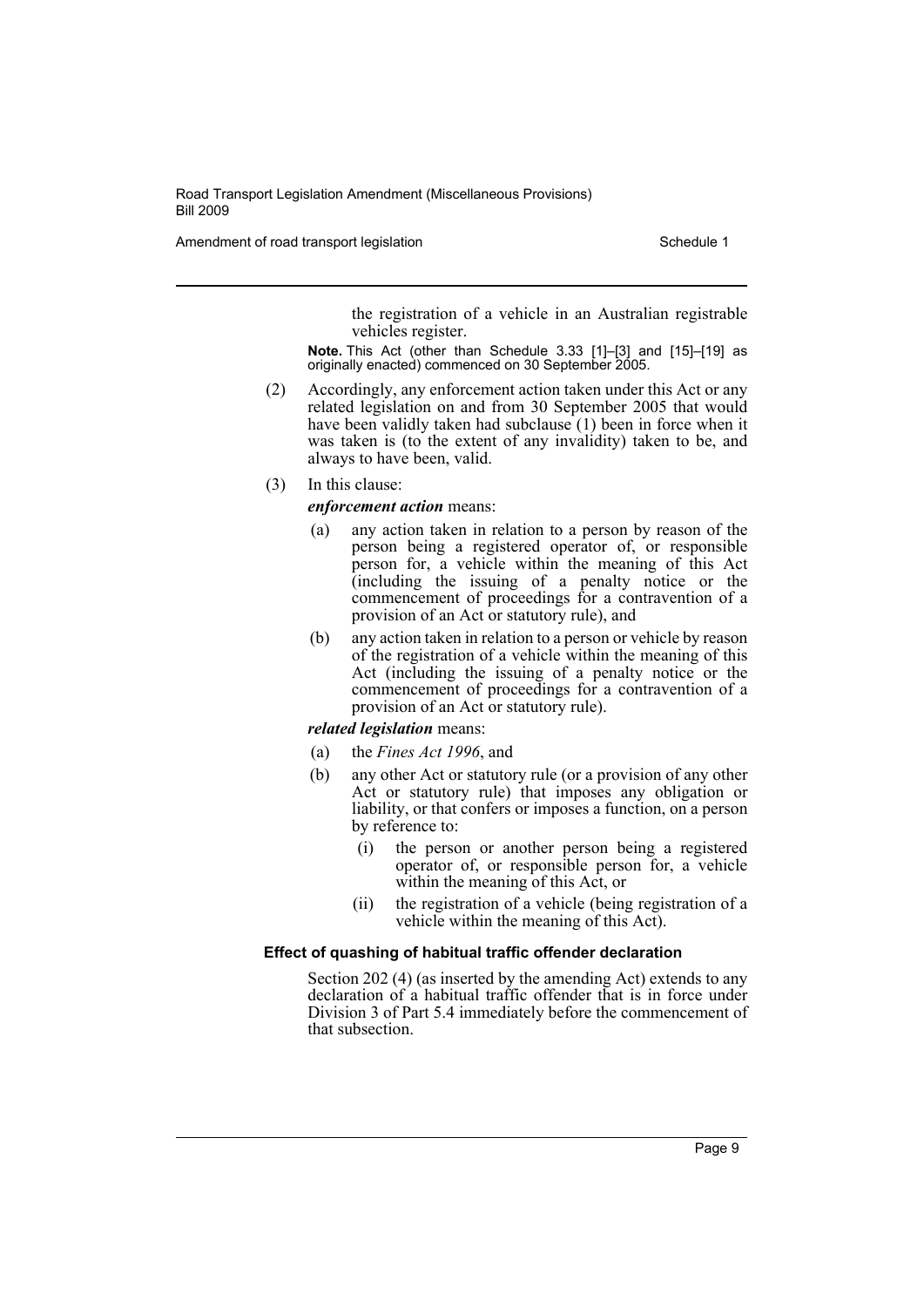# **1.3 Road Transport (Safety and Traffic Management) Act 1999 No 20**

# **[1] Section 8 General definitions**

Insert in alphabetical order in section 8 (1):

*learner driver*, in relation to a motor vehicle, means:

- (a) a person who holds a learner licence of a class of motor vehicles that includes the motor vehicle, or
- (b) a person who is learning to drive the motor vehicle in circumstances where:
	- (i) the person holds a driver licence of a class of motor vehicles that does not include the motor vehicle, and
	- (ii) the person is permitted under the regulations to learn to drive the motor vehicle despite not having a driver licence for motor vehicles of that class.

*novice driver*, in relation to a motor vehicle, means:

- (a) a person who is the holder of a learner licence or a provisional licence of a class that includes the motor vehicle, or
- (b) a person who is not authorised to drive the motor vehicle in New South Wales because the person (in New South Wales or elsewhere) has had his or her application for a learner licence or provisional licence of a class that includes the motor vehicle refused, or
- (c) a person who is not authorised to drive the motor vehicle in New South Wales because the person (in New South Wales or elsewhere) has ceased to hold a learner licence or provisional licence of a class that includes the motor vehicle as a result of:
	- (i) the cancellation or suspension of the licence, or
	- (ii) the disqualification of the person from holding a driver licence, or
	- (iii) the expiry of the licence, or
- (d) a person who is not authorised to drive the motor vehicle in New South Wales because the person (in New South Wales or elsewhere) has never obtained a driver licence for any class of motor vehicle.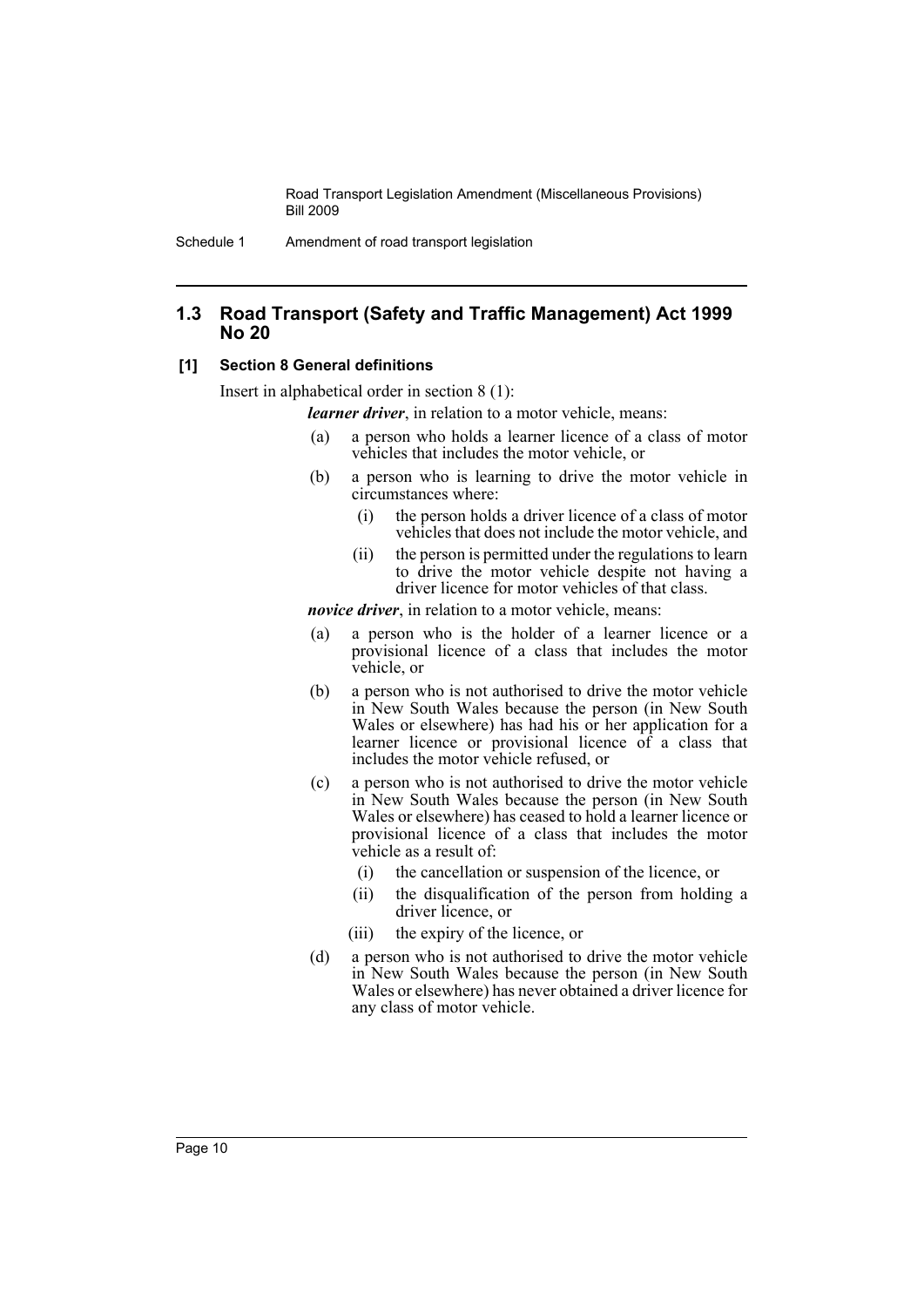Amendment of road transport legislation Schedule 1

#### **[2] Section 9 Presence of prescribed concentration of alcohol in person's breath or blood**

Omit "If a person is the holder of a learner licence or a provisional licence in respect of a motor vehicle, the person" from section  $9(1A)$ .

Insert instead "A novice driver".

# **[3] Section 9 (1) (c), (2) (c), (3) (c) and (4) (c)**

Omit "a holder of a learner licence" wherever occurring.

Insert instead "a learner driver".

# **[4] Schedule 2 Savings, transitional and other provisions**

Insert at the end of clause 1 (1):

*Road Transport Legislation Amendment (Miscellaneous Provisions) Act 2009*, but only to the extent that it amends this Act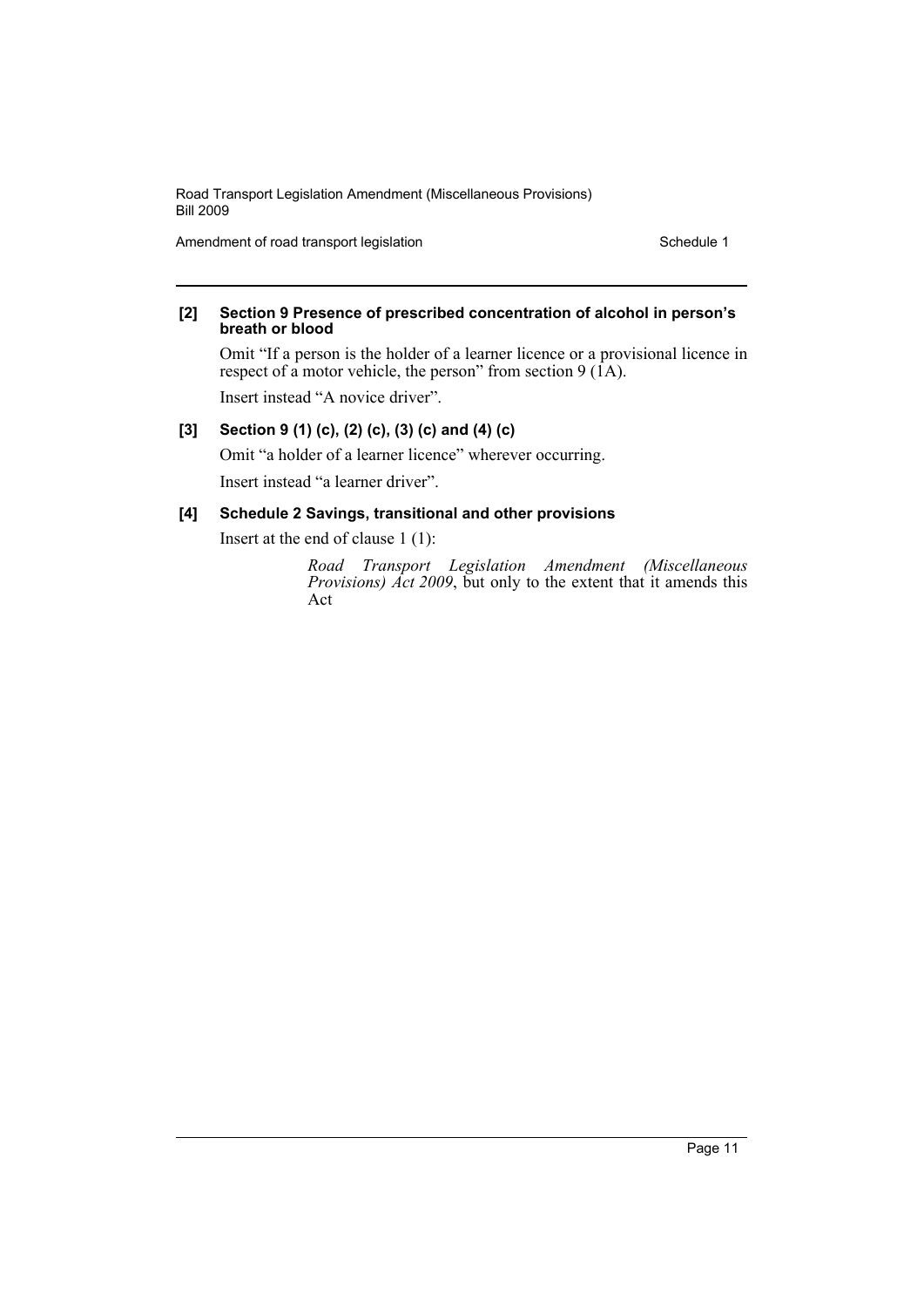Schedule 2 Amendment of Fines Act 1996 No 99

# <span id="page-13-0"></span>**Schedule 2 Amendment of Fines Act 1996 No 99**

#### **[1] Section 38 Circumstances in which person issued with penalty reminder notice for vehicle or vessel offence is not liable to pay penalty**

Omit section 38 (1A) (a). Insert instead:

- (a) in the case of a penalty reminder notice served on a person other than a corporation—be verified by a statutory declaration, and
- (a1) in the case of a penalty reminder notice served on a corporation:
	- (i) be verified by a statutory declaration, or
	- (ii) be a notice of a kind approved for the purposes of subsection (1B), and

# **[2] Section 38 (1B)–(1E)**

Insert after section 38 (1A):

- (1B) The State Debt Recovery Office may approve one or more kinds of notices (*approved notices*) for use by corporations when giving notice for the purposes of subsection  $(1)$   $(a)$ .
- (1C) Without limiting subsection (1B), the State Debt Recovery Office may approve notices under that subsection:
	- (a) to be provided in printed or electronic form (or both), and
	- (b) to be used in relation to more than one offence involving one or more vehicles or vessels.
- (1D) If a corporation gives an approved notice for the purposes of subsection (1) (a) instead of a notice verified by statutory declaration, an appropriate officer for the penalty notice to which the penalty reminder notice relates may, by written notice served on the corporation (a *verification notice*), require the corporation to supply a statutory declaration for use in court proceedings verifying such of the information contained in the approved notice as is specified in the verification notice.
- (1E) A corporation served with a verification notice must supply the required statutory declaration within the period specified in the notice (being a period of not less than 7 days after the date of service).

Maximum penalty: 100 penalty units.